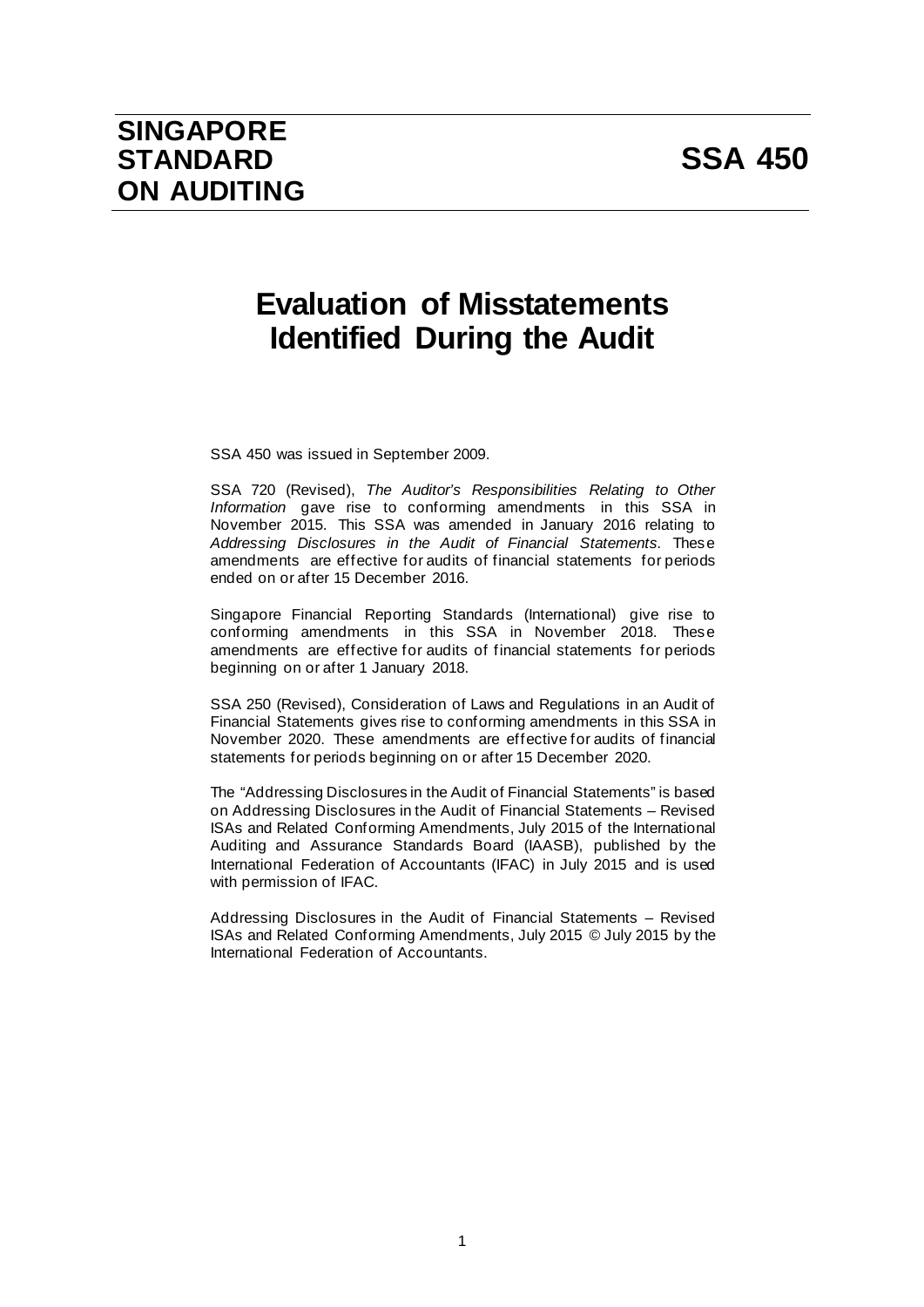# **SINGAPORE STANDARD ON AUDITING 450 EVALUATION OF MISSTATEMENTS IDENTIFIED DURING THE AUDIT**

(Effective for audits of financial statements for periods beginning on or after 15 December 2020)

# **CONTENTS**

Paragraph

| <b>Foreword</b>                                                   |           |
|-------------------------------------------------------------------|-----------|
| Introduction                                                      |           |
| Scope of this SSA                                                 | 1         |
| <b>Effective Date</b>                                             | 2         |
| Objective                                                         | 3         |
| <b>Definitions</b>                                                | 4         |
| <b>Requirements</b>                                               |           |
| Accumulation of Identified Misstatements                          | 5         |
| Consideration of Identified Misstatements as the Audit Progresses | $6 - 7$   |
| Communication and Correction of Misstatements                     | $8-9$     |
| Evaluating the Effect of Uncorrected Misstatements                | $10 - 13$ |
| Written Representations                                           | 14        |
| Documentation                                                     | 15        |
| Application and Other Explanatory Material                        |           |
| Definition of Misstatement                                        |           |
| Accumulation of Identified Misstatements                          | $A2-A3$   |
| Consideration of Identified Misstatements as the Audit Progresses | $A4-A6$   |
| Communication and Correction of Misstatements                     | A7-A10    |
| Evaluating the Effect of Uncorrected Misstatements                | A11-A23   |
| Written Representations                                           | A24       |
| Documentation                                                     | A25       |

Singapore Standard on Auditing (SSA) 450, *Evaluation of Misstatements Identified During the Audit* should be read in the context of SSA 200, *Overall Objectives of the Independent Auditor and the Conduct of an Audit in Accordance with Singapore Standards on Auditing*.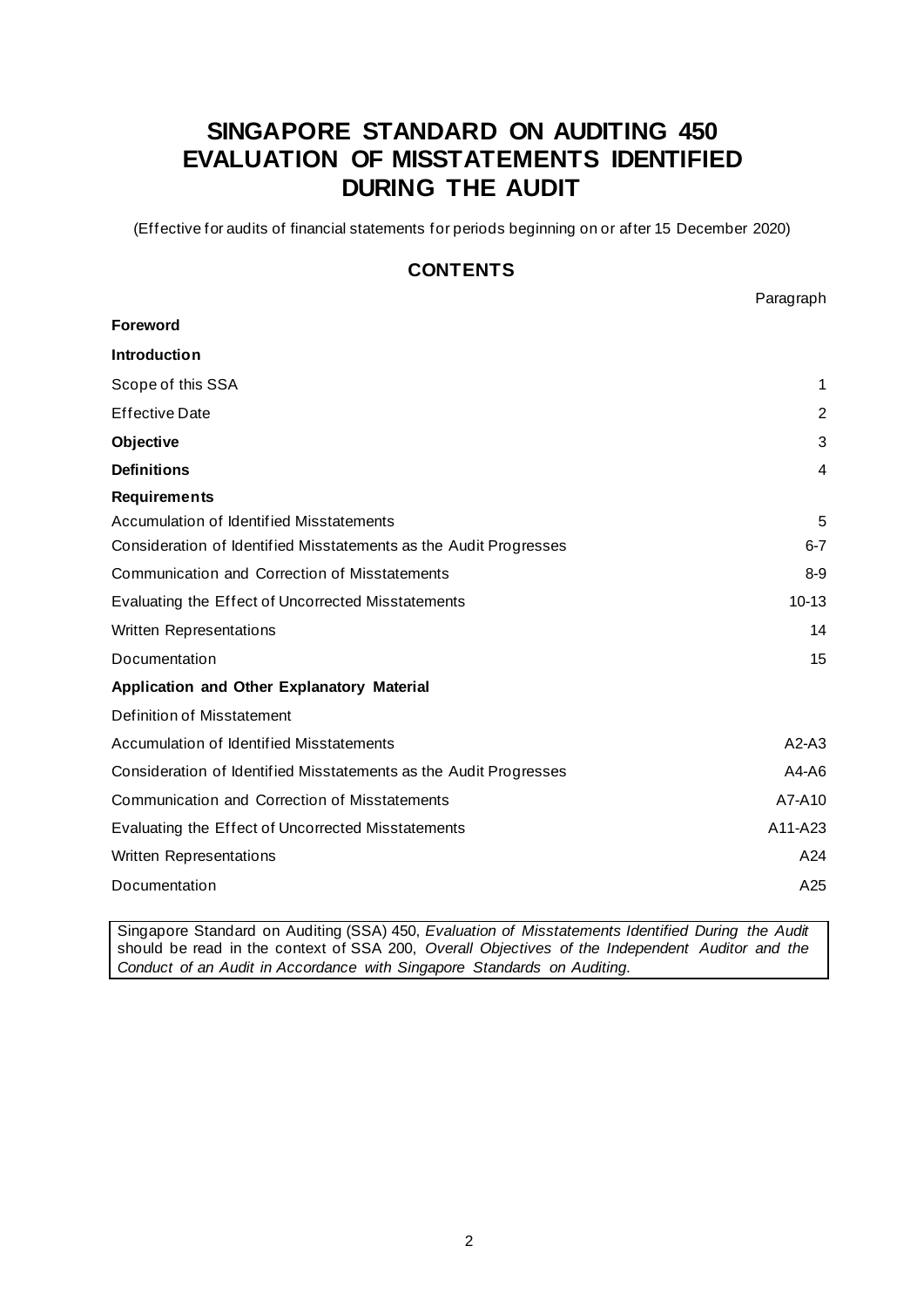# **SINGAPORE STANDARD SSA 450 ON AUDITING**

# **Foreword**

This Standard is based on International Standard on Auditing 450, with such amendments as were considered appropriate for local adoption.

# **Introduction**

# **Scope of this SSA**

1. This Singapore Standard on Auditing (SSA) deals with the auditor's responsibility to evaluate the effect of identified misstatements on the audit and of uncorrected misstatements, if any, on the financial statements. SSA 700 (Revised) deals with the auditor's responsibility, in forming an opinion on the financial statements, to conclude whether reasonable assurance has been obtained about whether the financial statements as a whole are free from material misstatement. The auditor's conclusion required by SSA 700 (Revised) takes into account the auditor's evaluation of uncorrected misstatements, if any, on the financial statements, in accordance with this  $SSA.1$  SSA 320<sup>2</sup> deals with the auditor's responsibility to apply the concept of materiality appropriately in planning and performing an audit of financial statements.

### **Effective Date**

2. This SSA is effective for audits of financial statements for periods beginning on or after 15 December 2020.

# **Objective**

- 3. The objective of the auditor is to evaluate:
	- (a) The effect of identified misstatements on the audit; and
	- (b) The effect of uncorrected misstatements, if any, on the financial statements.

# **Definitions**

- 4. For purposes of the SSAs, the following terms have the meanings attributed below:
	- (a) (Misstatement A difference between the reported amount, classification, presentation, or disclosure of a financial statement item and the amount, classification, presentation, or disclosure that is required for the item to be in accordance with the applicable financial reporting framework. Misstatements can arise from error or fraud. (Ref: Para. A1)

When the auditor expresses an opinion on whether the financial statements are presented fairly, in all material respects, or give a true and fair view, misstatements also include those adjustments of amounts, classifications, presentation, or disclosures that, in the auditor's judgment, are necessary for the financial statements to be presented fairly, in all material respects, or to give a true and fair view.

(b) Uncorrected misstatements – Misstatements that the auditor has accumulated during the audit and that have not been corrected.

<sup>&</sup>lt;sup>1</sup> SSA 700 (Revised), *Forming an Opinion and Reporting on Financial Statements*, paragraphs 10-11.<br><sup>2</sup> SSA 320, *Materiality in Planning and Performing an Audit*.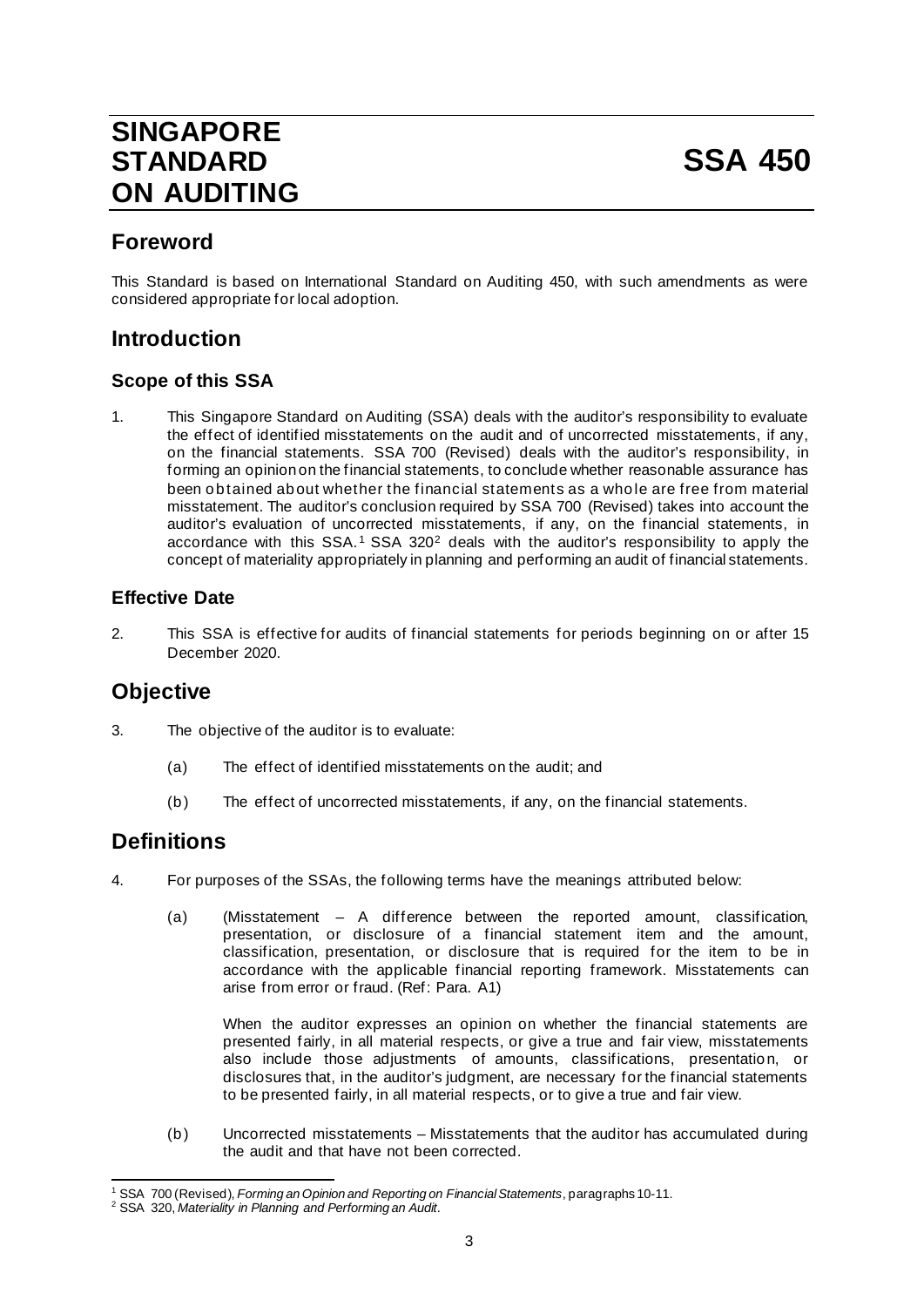# **Requirements**

### **Accumulation of Identified Misstatements**

5. The auditor shall accumulate misstatements identified during the audit, other than those that are clearly trivial. (Ref: Para. A2-A6)

### **Consideration of Identified Misstatements as the Audit Progresses**

- 6. The auditor shall determine whether the overall audit strategy and audit plan need to be revised if:
	- (a) The nature of identified misstatements and the circumstances of their occurrence indicate that other misstatements may exist that, when aggregated with misstatements accumulated during the audit, could be material; or (Ref: Para. A7)
	- (b) The aggregate of misstatements accumulated during the audit approaches materiality determined in accordance with SSA 320. (Ref: Para. A8)
- 7. If, at the auditor's request, management has examined a class of transactions, account balance or disclosure and corrected misstatements that were detected, the auditor shall perform additional audit procedures to determine whether misstatements remain. (Ref: Para. A9)

### **Communication and Correction of Misstatements**

- 8. The auditor shall communicate, unless prohibited by law or regulation, on a timely basis all misstatements accumulated during the audit with the appropriate level of management. <sup>3</sup> The auditor shall request management to correct those misstatements. (Ref: Para. A10-A13)
- 9. If management refuses to correct some or all of the misstatements communicated by the auditor, the auditor shall obtain an understanding of management's reasons for not making the corrections and shall take that understanding into account when evaluating whether the financial statements as a whole are free from material misstatement. (Ref: Para. A13)

### **Evaluating the Effect of Uncorrected Misstatements**

- 10. Prior to evaluating the effect of uncorrected misstatements, the auditor shall reassess materiality determined in accordance with SSA 320 to confirm whether it remains appropriate in the context of the entity's actual financial results. (Ref: Para. A14-A15)
- 11. The auditor shall determine whether uncorrected misstatements are material, individually or in aggregate. In making this determination, the auditor shall consider:
	- (a) The size and nature of the misstatements, both in relation to particular classes of transactions, account balances or disclosures and the financial statements as a whole, and the particular circumstances of their occurrence; and (Ref: Para. A16-A22, A24-A25)
	- (b) The effect of uncorrected misstatements related to prior periods on the relevant classes of transactions, account balances or disclosures, and the financial statements as a whole. (Ref: Para. A23)

<sup>3</sup> SSA 260 (Revised), *Communication with Those Charged with Governance*, paragraph 7.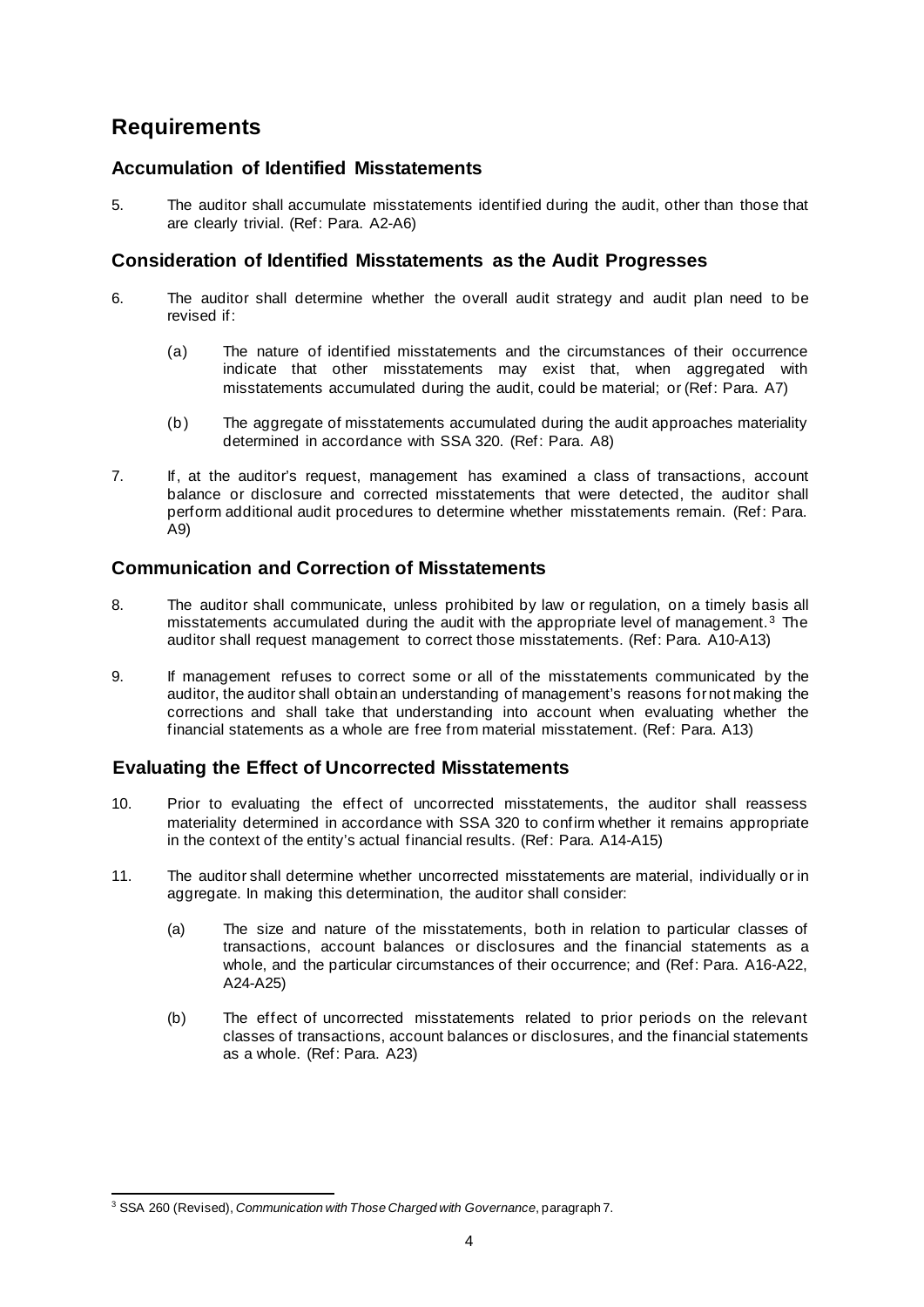#### *Communication with Those Charged with Governance*

- 12. The auditor shall communicate with those charged with governance uncorrected misstatements and the effect that they, individually or in aggregate, may have on the opinion in the auditor's report, unless prohibited by law or regulation.<sup>4</sup> The auditor's communication shall identify material uncorrected misstatements individually. The auditor shall request that uncorrected misstatements be corrected. (Ref: Para. A26-A28)
- 13. The auditor shall also communicate with those charged with governance the effect of uncorrected misstatements related to prior periods on the relevant classes of transactions, account balances or disclosures, and the financial statements as a whole.

### **Written Representations**

14. The auditor shall request a written representation from management and, where appropriate, those charged with governance whether they believe the effects of uncorrected misstatements are immaterial, individually and in aggregate, to the financial statements as a whole. A summary of such items shall be included in or attached to the written representation. (Ref: Para. A29)

#### **Documentation**

- 15. The auditor shall include in the audit documentation: 5 (Ref: Para. A30)
	- (a) The amount below which misstatements would be regarded as clearly trivial (paragraph 5);
	- (b) All misstatements accumulated during the audit and whether they have been corrected (paragraphs 5, 8 and 12); and
	- (c) The auditor's conclusion as to whether uncorrected misstatements are material, individually or in aggregate, and the basis for that conclusion (paragraph 11).

\*\*\*

<sup>4</sup> See footnote 3. <sup>5</sup> SSA 230, *Audit Documentation*, paragraphs 8-11, and paragraph A6.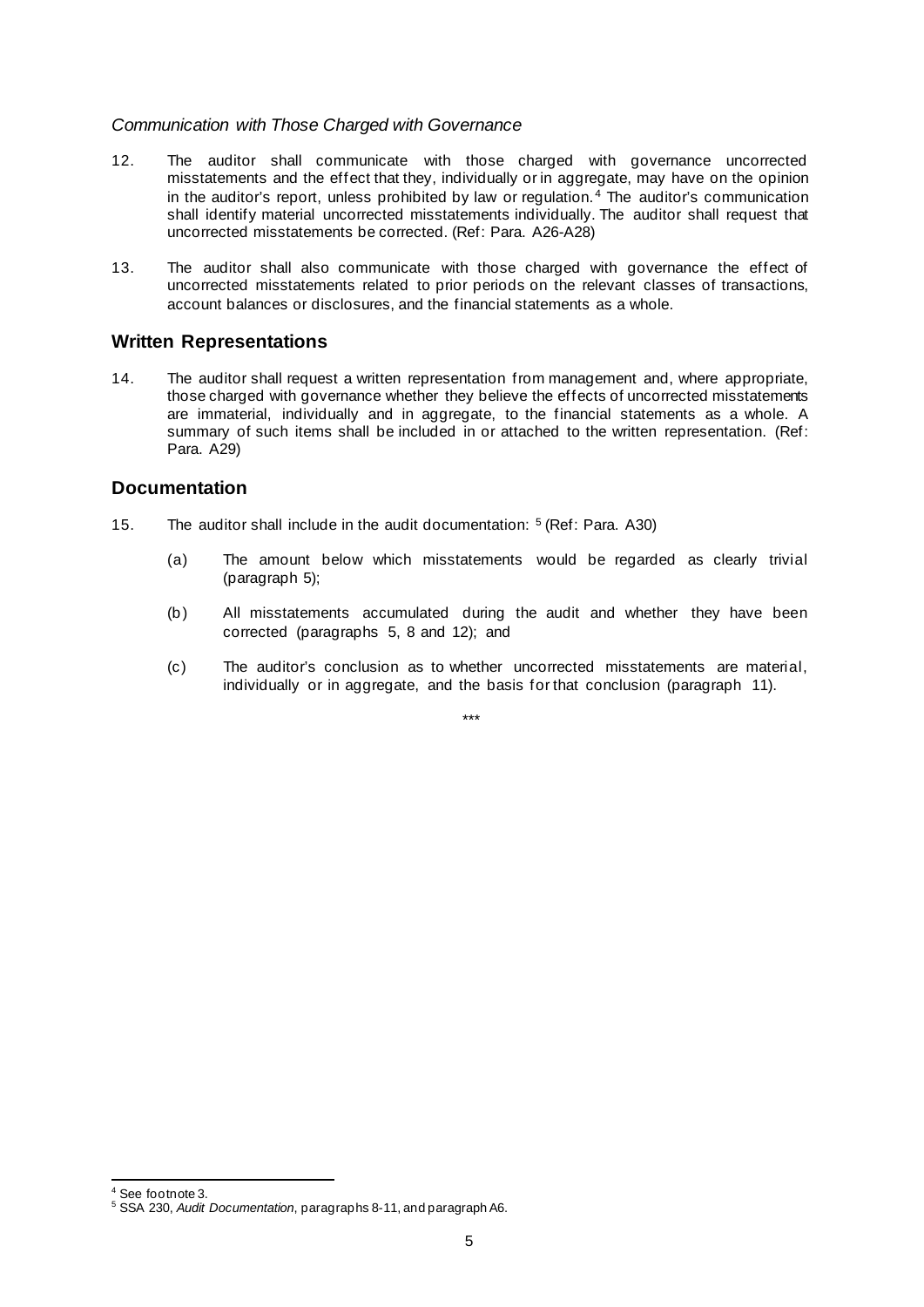# **Application and Other Explanatory Material**

### **Definition of Misstatement** (Ref: Para. 4(a))

- A1. Misstatements may result from:
	- (a) An inaccuracy in gathering or processing data from which the financial statements are prepared;
	- (b) An omission of an amount or disclosure, including inadequate or incomplete disclosures, and those disclosures required to meet disclosure objectives of certain financial reporting frameworks as applicable; <sup>6</sup>
	- (c) An incorrect accounting estimate arising from overlooking, or clear misinterpretation of, facts;
	- (d) Judgments of management concerning accounting estimates that the auditor considers unreasonable or the selection and application of accounting policies that the auditor considers inappropriate;
	- (e) An inappropriate classification, aggregation or disaggregation, of information; and
	- (f) For financial statements prepared in accordance with a fair presentation framework, the omission of a disclosure necessary for the financial statements to achieve fair presentation beyond disclosures specifically required by the framework. <sup>7</sup>

Examples of misstatements arising from fraud are provided in SSA 240. <sup>8</sup>

### **Accumulation of Identified Misstatements** (Ref: Para. 5)

### *"Clearly Trivial"*

A2. Paragraph 5 of this SSA requires the auditor to accumulate misstatements identified during the audit other than those that are clearly trivial. "Clearly trivial" is not another expression for "not material." Misstatements that are clearly trivial will be of a wholly different (smaller) order of magnitude, or of a wholly different nature than those that would be determined to be material, and will be misstatements that are clearly inconsequential, whether taken individually or in aggregate and whether judged by any criteria of size, nature or circumstances. When there is any uncertainty about whether one or more items are clearly trivial, the misstatement is considered not to be clearly trivial.

#### *Misstatements in Individual Statements*

A3. The auditor may designate an amount below which misstatements of amounts in the individual statements would be clearly trivial, and would not need to be accumulated because the auditor expects that the accumulation of such amounts clearly would not have a material effect on the financial statements. However, misstatements of amounts that are above the designated amount are accumulated as required by paragraph 5 of this SSA. In addition, misstatements relating to amounts may not be clearly trivial when judged on criteria of nature or circumstances, and, if not, are accumulated as required by paragraph 5 of this SSA.

<sup>6</sup> For example, Singapore Financial Reporting Standard (International) (SFRS(I)) 7, *Financial Instruments: Disclosures*, paragraph 42H and Financial Reporting Standard in Singapore (FRS) 107, *Financial Instruments: Disclosures*, paragraph 42H state that "an entity shall disclose any additional information that it considers necessary to meet the disclosure objectives in

<sup>7</sup> For example, SFRS(I)s and FRSs require an entity to provide additional disclosures when compliance with the specific requirements in SFRS(I)s or FRSs is insufficient to enable users to understand the impact of particular transactions, other events and conditions on the entity's financial position and financial performance (SFRS(I) 1-1, *Presentation of Financial Statements*, paragraph 17(c) and FRS1, *Presentation of Financial* 

<sup>&</sup>lt;sup>8</sup> SSA 240, The Auditor's Responsibilities Relating to Fraud in an Audit of Financial Statements, paragraphs A1-A6.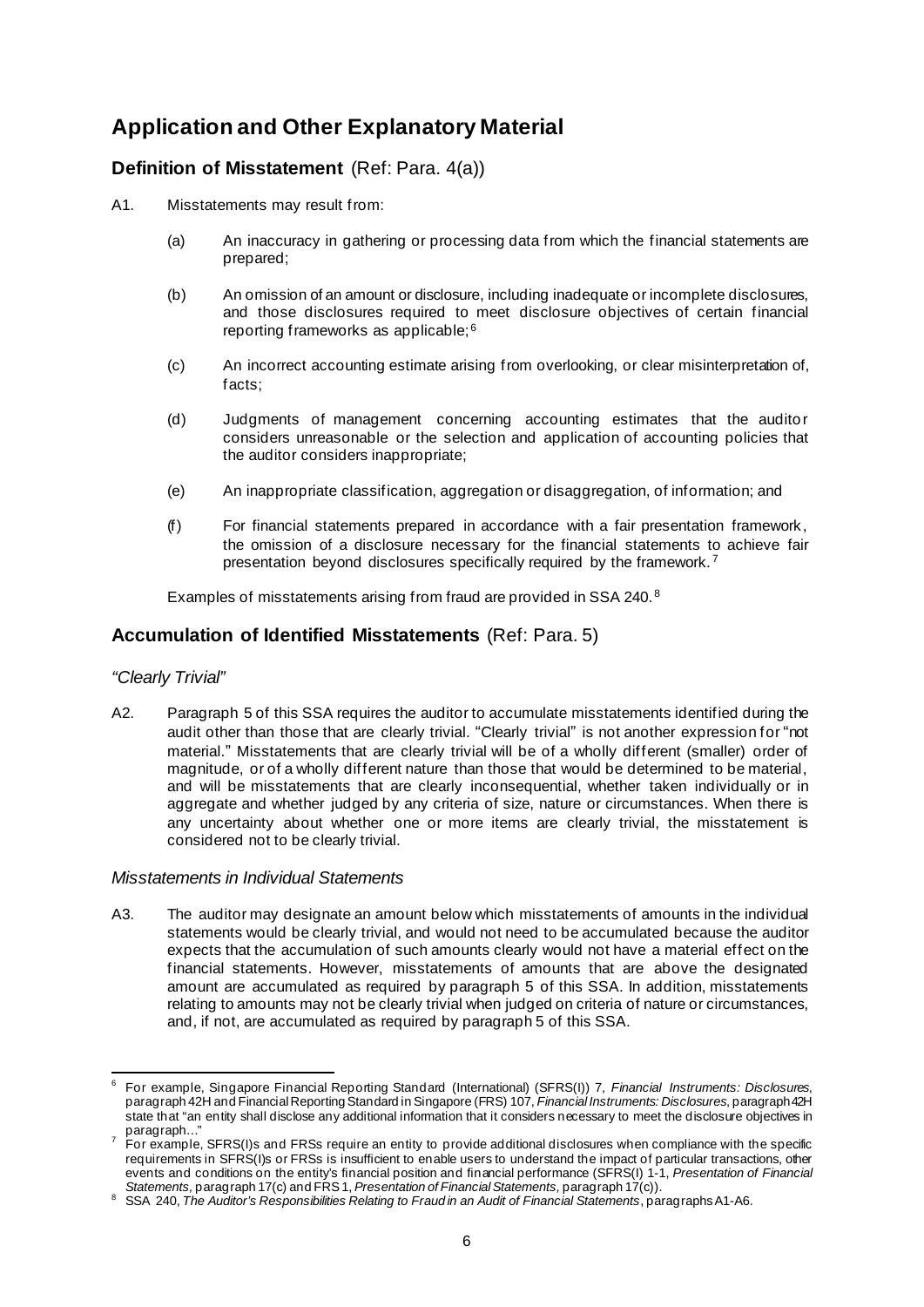#### *Misstatements in Disclosures*

A4. Misstatements in disclosures may also be clearly trivial whether taken individually or in aggregate, and whether judged by any criteria of size, nature or circumstances. Misstatements in disclosures that are not clearly trivial are also accumulated to assist the auditor in evaluating the effect of such misstatements on the relevant disclosures and the financial statements as a whole. Paragraph A17 of this SSA provides examples of where misstatements in qualitative disclosures may be material.

#### *Accumulation of Misstatements*

- A5. Misstatements by nature or circumstances, accumulated as described in paragraphs A3–A4, cannot be added together as is possible in the case of misstatements of amounts. Nevertheless, the auditor is required by paragraph 11 of this SSA to evaluate those misstatements individually and in aggregate (i.e., collectively with other misstatements) to determine whether they are material.
- A6. To assist the auditor in evaluating the effect of misstatements accumulated during the audit and in communicating misstatements to management and those charged with governance, it may be useful to distinguish between factual misstatements, judgmental misstatements and projected misstatements.
	- Factual misstatements are misstatements about which there is no doubt.
	- Judgmental misstatements are differences arising from the judgments of management including those concerning recognition, measurement, presentation and disclosure in the financial statements (including the selection or application of accounting policies) that the auditor considers unreasonable or inappropriate.
	- Projected misstatements are the auditor's best estimate of misstatements in populations, involving the projection of misstatements identified in audit samples to the entire populations from which the samples were drawn. Guidance on the determination of projected misstatements and evaluation of the results is set out in SSA 530. <sup>9</sup>

### **Consideration of Identified Misstatements as the Audit Progresses**  (Ref: Para. 6-7)

- A7. A misstatement may not be an isolated occurrence. Evidence that other misstatements may exist include, for example, where the auditor identifies that a misstatement arose from a breakdown in internal control or from inappropriate assumptions or valuation methods that have been widely applied by the entity.
- A8. If the aggregate of misstatements accumulated during the audit approaches materiality determined in accordance with SSA 320, there may be a greater than acceptably low level of risk that possible undetected misstatements, when taken with the aggregate of misstatements accumulated during the audit, could exceed materiality. Undetected misstatements could exist because of the presence of sampling risk and non-sampling risk. <sup>10</sup>
- A9. The auditor may request management to examine a class of transactions, account balance or disclosure in order for management to understand the cause of a misstatement identified by the auditor, perform procedures to determine the amount of the actual misstatement in the class of transactions, account balance or disclosure, and to make appropriate adjustments to the financial statements. Such a request may be made, for example, based on the auditor's projection of misstatements identified in an audit sample to the entire population from which it was drawn.

<sup>&</sup>lt;sup>9</sup> SSA 530, *Audit Sampling*, paragraphs 14-15.<br><sup>10</sup> SSA 530, paragraph 5(c)-(d).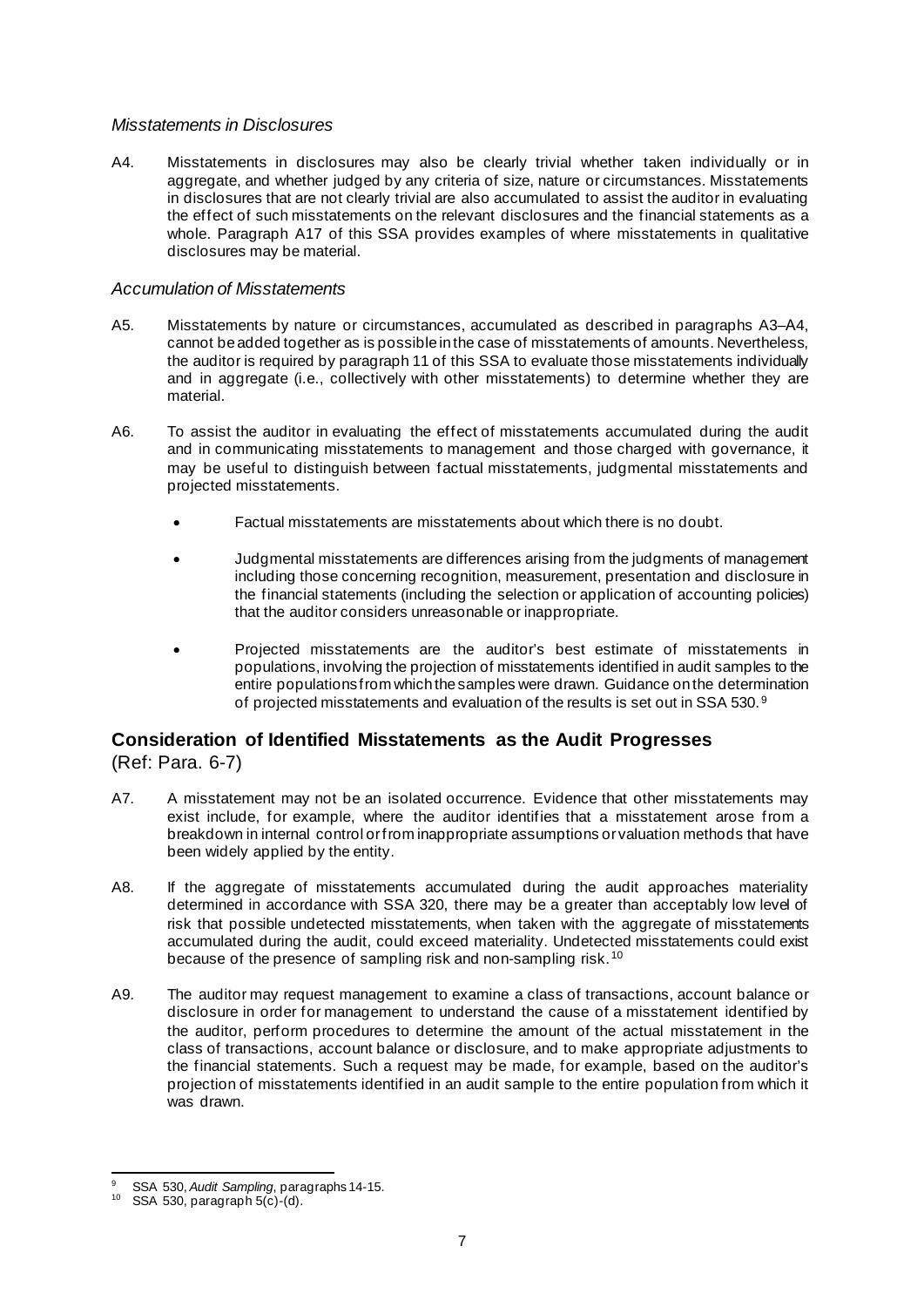# **Communication and Correction of Misstatements** (Ref: Para. 8-9)

- A10. Timely communication of misstatements to the appropriate level of management is important as it enables management to evaluate whether the classes of transactions, account balances and disclosures are misstated, inform the auditor if it disagrees, and take action as necessary. Ordinarily, the appropriate level of management is the one that has responsibility and authority to evaluate the misstatements and to take the necessary action.
- A11. In some jurisdictions, law or regulation may restrict the auditor's communication of certain misstatements to management, or others, within the entity. Law or regulation may specifically prohibit a communication, or other action, that might prejudice an investigation by an appropriate authority into an actual, or suspected, illegal act, including alerting the entity, for example, when the auditor is required to report identified or suspected non-compliance with law or regulation to an appropriate authority pursuant to anti-money laundering legislation. In these circumstances, the issues considered by the auditor may be complex and the auditor may consider it appropriate to obtain legal advice.
- A12. The correction by management of all misstatements, including those communicated by the auditor, enables management to maintain accurate accounting books and records and reduces the risks of material misstatement of future financial statements because of the cumulative effect of immaterial uncorrected misstatements related to prior periods.
- A13. SSA 700 (Revised) requires the auditor to evaluate whether the financial statements are prepared and presented, in all material respects, in accordance with the requirements of the applicable financial reporting framework. This evaluation includes consideration of the qualitative aspects of the entity's accounting practices, including indicators of possible bias in managements judgments,<sup>11</sup> which may be affected by the auditor's understanding of management's reasons for not making the corrections.

### **Evaluating the Effect of Uncorrected Misstatements (Ref: Para. 10-11)**

- A14. The auditor's determination of materiality in accordance with SSA 320 is often based on estimates of the entity's financial results, because the actual financial results may not yet be known. Therefore, prior to the auditor's evaluation of the effect of uncorrected misstatements, it may be necessary to revise materiality determined in accordance with SSA 320 based on the actual financial results.
- A15. SSA 320 explains that, as the audit progresses, materiality for the financial statements as a whole (and, if applicable, the materiality level or levels for particular classes of transactions, account balances or disclosures) is revised in the event of the auditor becoming aware of information during the audit that would have caused the auditor to have determined a different amount (or amounts) initially.<sup>12</sup> Thus, any significant revision is likely to have been made before the auditor evaluates the effect of uncorrected misstatements. However, if the auditor's reassessment of materiality determined in accordance with SSA 320 (see paragraph 10 of this SSA) gives rise to a lower amount (or amounts), then performance materiality and the appropriateness of the nature, timing and extent of the further audit procedures are reconsidered so as to obtain sufficient appropriate audit evidence on which to base the audit opinion.
- A16. Each individual misstatement of an amount is considered to evaluate its effect on the relevant classes of transactions, account balances or disclosures, including whether the materiality level for that particular class of transactions, account balance or disclosure, if any, has been exceeded.
- A17. In addition, each individual misstatement of a qualitative disclosure is considered to evaluate its effect on the relevant disclosure(s), as well as its overall effect on the financial statements as a whole. The determination of whether a misstatement(s) in a qualitative disclosure is material, in the context of the applicable financial reporting framework and the specific

<sup>&</sup>lt;sup>11</sup> SSA 700 (Revised), paragraph 12.<br><sup>12</sup> SSA 320, paragraph 12.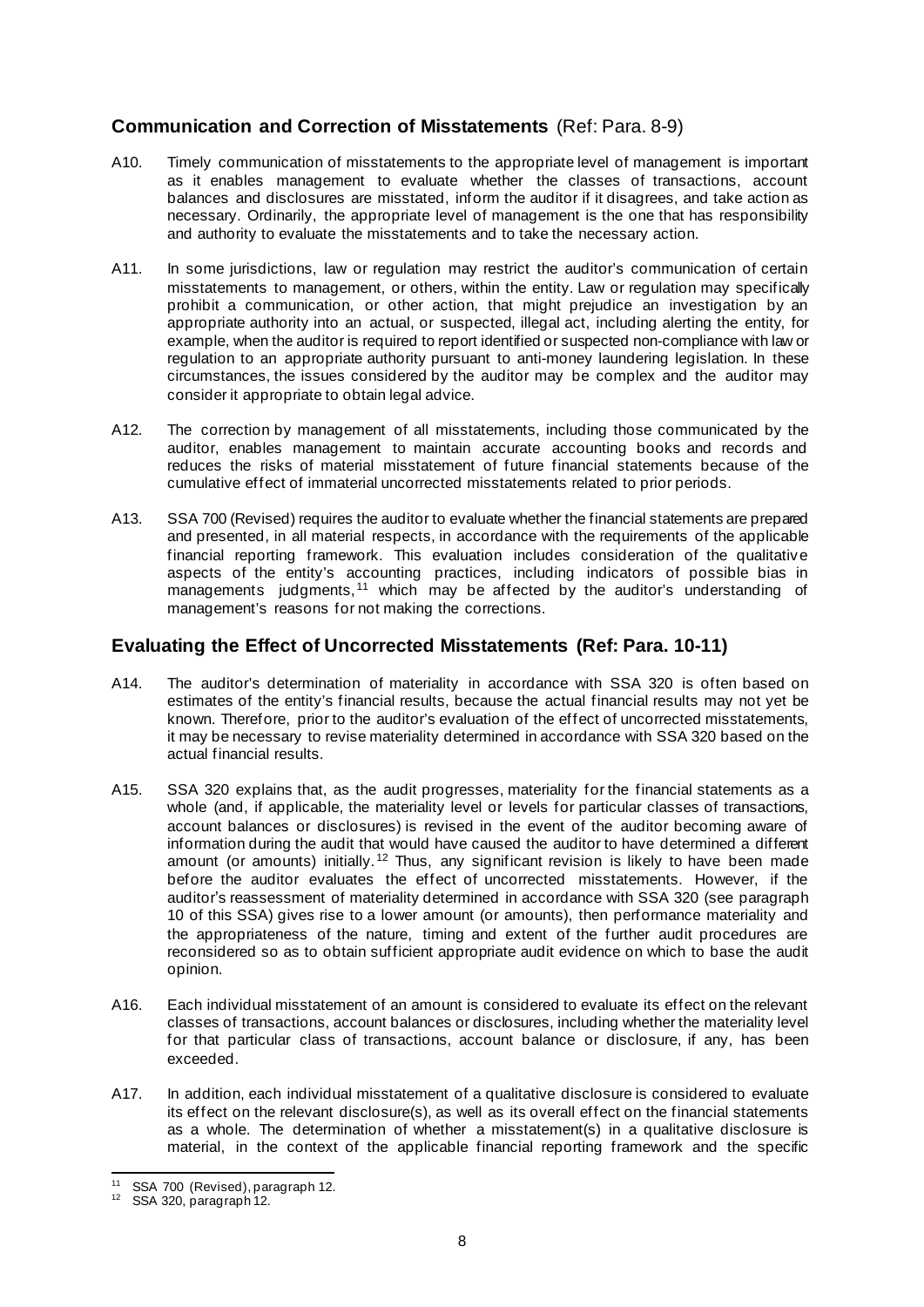circumstances of the entity, is a matter that involves the exercise of professional judgment. Examples where such misstatements may be material include:

- Inaccurate or incomplete descriptions of information about the objectives, policies and processes for managing capital for entities with insurance and banking activities.
- The omission of information about the events or circumstances that have led to an impairment loss (e.g., a significant long-term decline in the demand for a metal or commodity) in an entity with mining operations.
- The incorrect description of an accounting policy relating to a significant item in the statement of financial position, the statement of comprehensive income, the statement of changes in equity or the statement of cash flows.
- The inadequate description of the sensitivity of an exchange rate in an entity that undertakes international trading activities.
- A18. In determining whether uncorrected misstatements by nature are material as required by paragraph 11 of this SSA, the auditor considers uncorrected misstatements in amounts and disclosures. Such misstatements may be considered material either individually, or when taken in combination with other misstatements. For example, depending on the misstatements identified in disclosures, the auditor may consider whether:
	- (a) Identified errors are persistent or pervasive; or
	- (b) A number of identified misstatements are relevant to the same matter, and considered collectively may affect the users' understanding of that matter.

This consideration of accumulated misstatements is also helpful when evaluating the financial statements in accordance with paragraph 13(d) of SSA 700 (Revised), which requires the auditor to consider whether the overall presentation of the financial statements has been undermined by including information that is not relevant or that obscures a proper understanding of the matters disclosed.

- A19. If an individual misstatement is judged to be material, it is unlikely that it can be offset by other misstatements. For example, if revenue has been materially overstated, the financial statements as a whole will be materially misstated, even if the effect of the misstatement on earnings is completely offset by an equivalent overstatement of expenses. It may be appropriate to offset misstatements within the same account balance or class of transactions; however, the risk that further undetected misstatements may exist is considered before concluding that offsetting even immaterial misstatements is appropriate.13
- A20. Determining whether a classification misstatement is material involves the evaluation of qualitative considerations, such as the effect of the classification misstatement on debt or other contractual covenants, the effect on individual line items or sub-totals, or the effect on key ratios. There may be circumstances where the auditor concludes that a classification misstatement is not material in the context of the financial statements as a whole, even though it may exceed the materiality level or levels applied in evaluating other misstatements. For example, a misclassification between balance sheet line items may not be considered material in the context of the financial statements as a whole when the amount of the misclassification is small in relation to the size of the related balance sheet line items and the misclassification does not affect the income statement or any key ratios.
- A21. The circumstances related to some misstatements may cause the auditor to evaluate them as material, individually or when considered together with other misstatements accumulated during the audit, even if they are lower than materiality for the financial statements as a whole. Circumstances that may affect the evaluation include the extent to which the misstatement:

<sup>13</sup> The identification of a number of immaterial misstatements within the same account balance or class of transactions may require the auditor to reassess the risk of material misstatement for that account balance or class of transactions.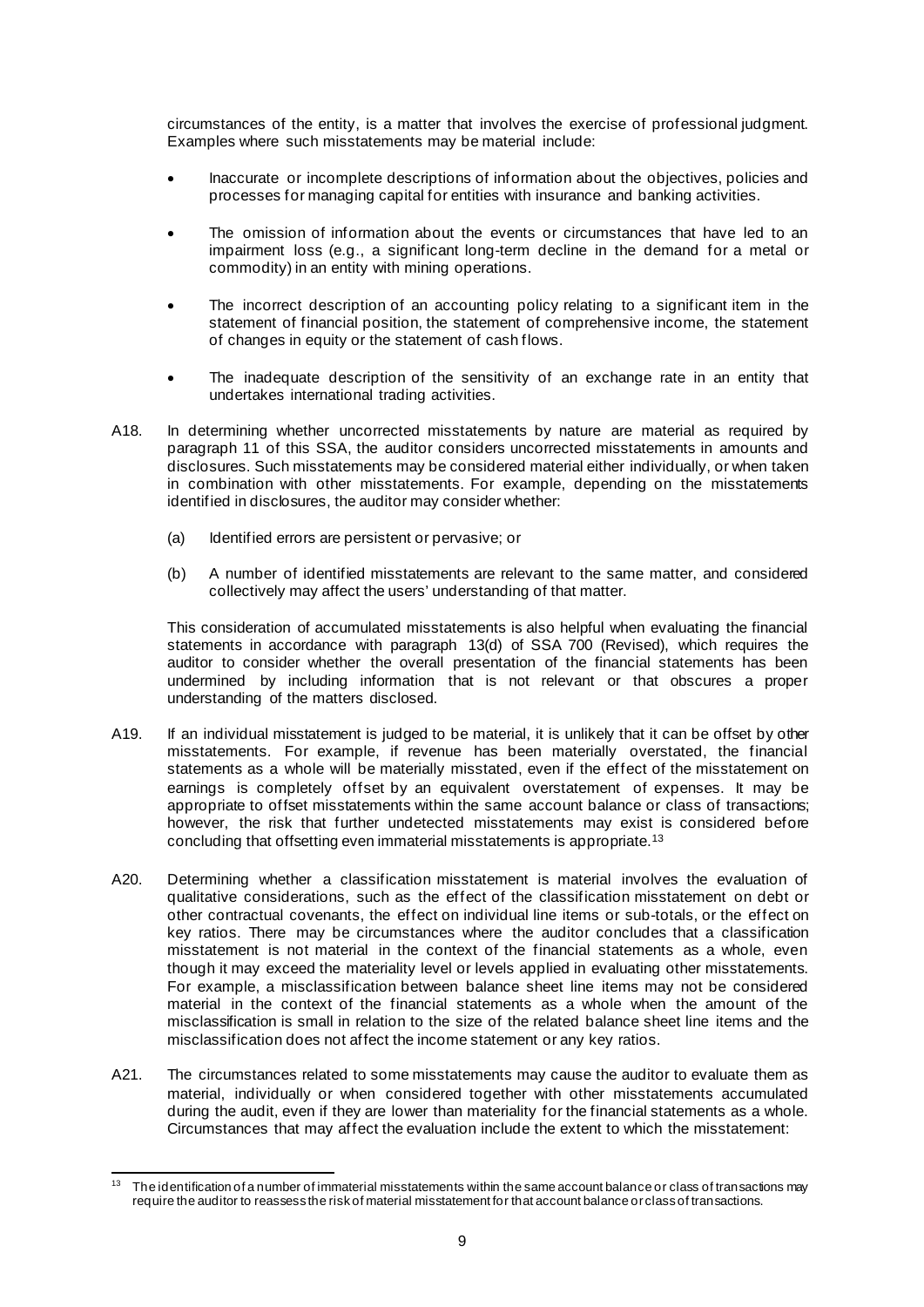- Affects compliance with regulatory requirements;
- Affects compliance with debt covenants or other contractual requirements;
- Relates to the incorrect selection or application of an accounting policy that has an immaterial effect on the current period's financial statements but is likely to have a material effect on future periods' financial statements;
- Masks a change in earnings or other trends, especially in the context of general economic and industry conditions;
- Affects ratios used to evaluate the entity's financial position, results of operations or cash flows;
- Affects segment information presented in the financial statements (for example, the significance of the matter to a segment or other portion of the entity's business that has been identified as playing a significant role in the entity's operations or profitability);
- Has the effect of increasing management compensation, for example, by ensuring that the requirements for the award of bonuses or other incentives are satisfied;
- Is significant having regard to the auditor's understanding of known previous communications to users, for example, in relation to forecast earnings;
- Relates to items involving particular parties (for example, whether external parties to the transaction are related to members of the entity's management);
- Is an omission of information not specifically required by the applicable financial reporting framework but which, in the judgment of the auditor, is important to the users' understanding of the financial position, financial performance or cash flows of the entity; or
- Affects other information to be included in the entity's annual report (for example, inf ormation to be included in a "Management Discussion and Analysis" or an "Operating and Financial Review") that may reasonably be expected to influence the economic decisions of the users of the financial statements. SSA 720(Revised)<sup>14</sup> deals with the auditor's responsibilities relating to other information.

These circumstances are only examples; not all are likely to be present in all audits nor is the list necessarily complete. The existence of any circumstances such as these does not necessarily lead to a conclusion that the misstatement is material.

- A22. SSA 240<sup>15</sup> explains how the implications of a misstatement that is, or may be, the result of fraud ought to be considered in relation to other aspects of the audit, even if the size of the misstatement is not material in relation to the financial statements. Depending on the circumstances, misstatements in disclosures could also be indicative of fraud, and, for example, may arise from:
	- Misleading disclosures that have resulted from bias in management's judgments; or
	- Extensive duplicative or uninformative disclosures that are intended to obscure a proper understanding of matters in the financial statements.

<sup>14</sup> SSA 720 (Revised), *The Auditor's Responsibilities Relating to Other Information*. <sup>15</sup> SSA 240, paragraph 35.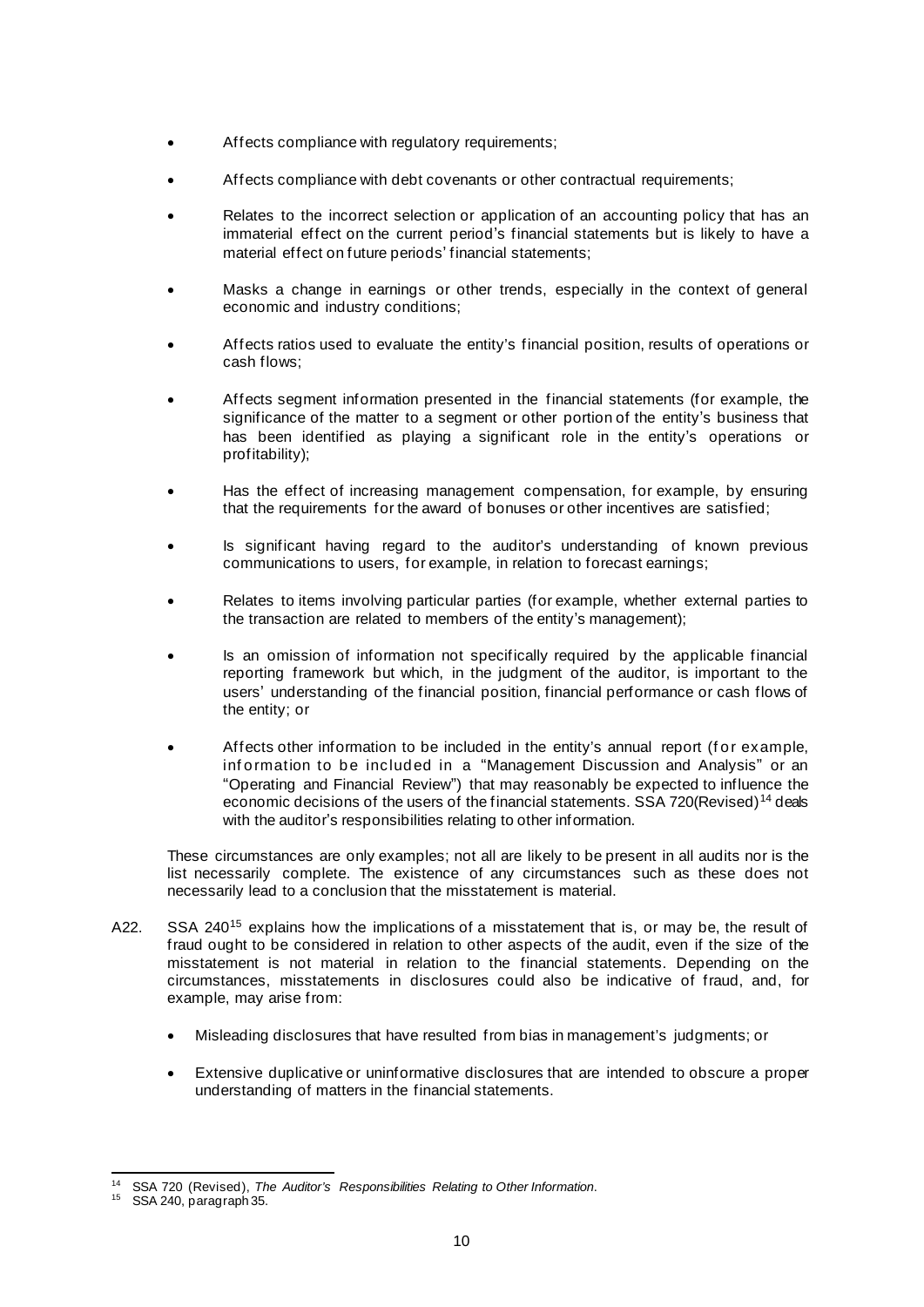When considering the implications of misstatements in classes of transactions, account balances and disclosures, the auditor exercises professional scepticism in accordance with SSA 200. <sup>16</sup>

A23. The cumulative effect of immaterial uncorrected misstatements related to prior periods may have a material effect on the current period's financial statements. There are different acceptable approaches to the auditor's evaluation of such uncorrected misstatements on the current period's financial statements. Using the same evaluation approach provides consistency from period to period.

#### *Considerations Specific to Public Sector Entities*

- A24. In the case of an audit of a public sector entity, the evaluation whether a misstatement is material may also be affected by the auditor's responsibilities established by law, regulation or other authority to report specific matters, including, for example, fraud.
- A25. Furthermore, issues such as public interest, accountability, probity and ensuring effective legislative oversight, in particular, may affect the assessment whether an item is material by virtue of its nature. This is particularly so for items that relate to compliance with law, regulation or other authority.

#### *Communication with Those Charged with Governance (Ref: Para. 12)*

- A26. If uncorrected misstatements have been communicated with person(s) with management responsibilities, and those person(s) also have governance responsibilities, they need not be communicated again with those same person(s) in their governance role. The auditor nonetheless has to be satisfied that communication with person(s) with management responsibilities adequately informs all of those with whom the auditor would otherwise communicate in their governance capacity. <sup>17</sup>
- A27. Where there is a large number of individual immaterial uncorrected misstatements, the auditor may communicate the number and overall monetary effect of the uncorrected misstatements, rather than the details of each individual uncorrected misstatement.
- A28. SSA 260 (Revised) requires the auditor to communicate with those charged with governance the written representations the auditor is requesting (see paragraph 14 of this SSA).<sup>18</sup> The auditor may discuss with those charged with governance the reasons for, and the implications of, a failure to correct misstatements, having regard to the size and nature of the misstatement judged in the surrounding circumstances, and possible implications in relation to future financial statements.

### **Written Representations** (Ref: Para. 14)

A29. Because the preparation of the financial statements requires management and, where appropriate, those charged with governance to adjust the financial statements to correct material misstatements, the auditor is required to request them to provide a written representation about uncorrected misstatements. In some circumstances, management and, where appropriate, those charged with governance may not believe that certain uncorrected misstatements are misstatements. For that reason, they may want to add to their written representation words such as: "We do not agree that items ... and ... constitute misstatements because [description of reasons]." Obtaining this representation does not, however, relieve the auditor of the need to form a conclusion on the effect of uncorrected misstatements.

<sup>&</sup>lt;sup>16</sup> SSA 200, paragraph 15<br><sup>17</sup> SSA 260 (Revised), paragraph 13.<br><sup>18</sup> SSA 260 (Revised), paragraph 16(c)(ii).